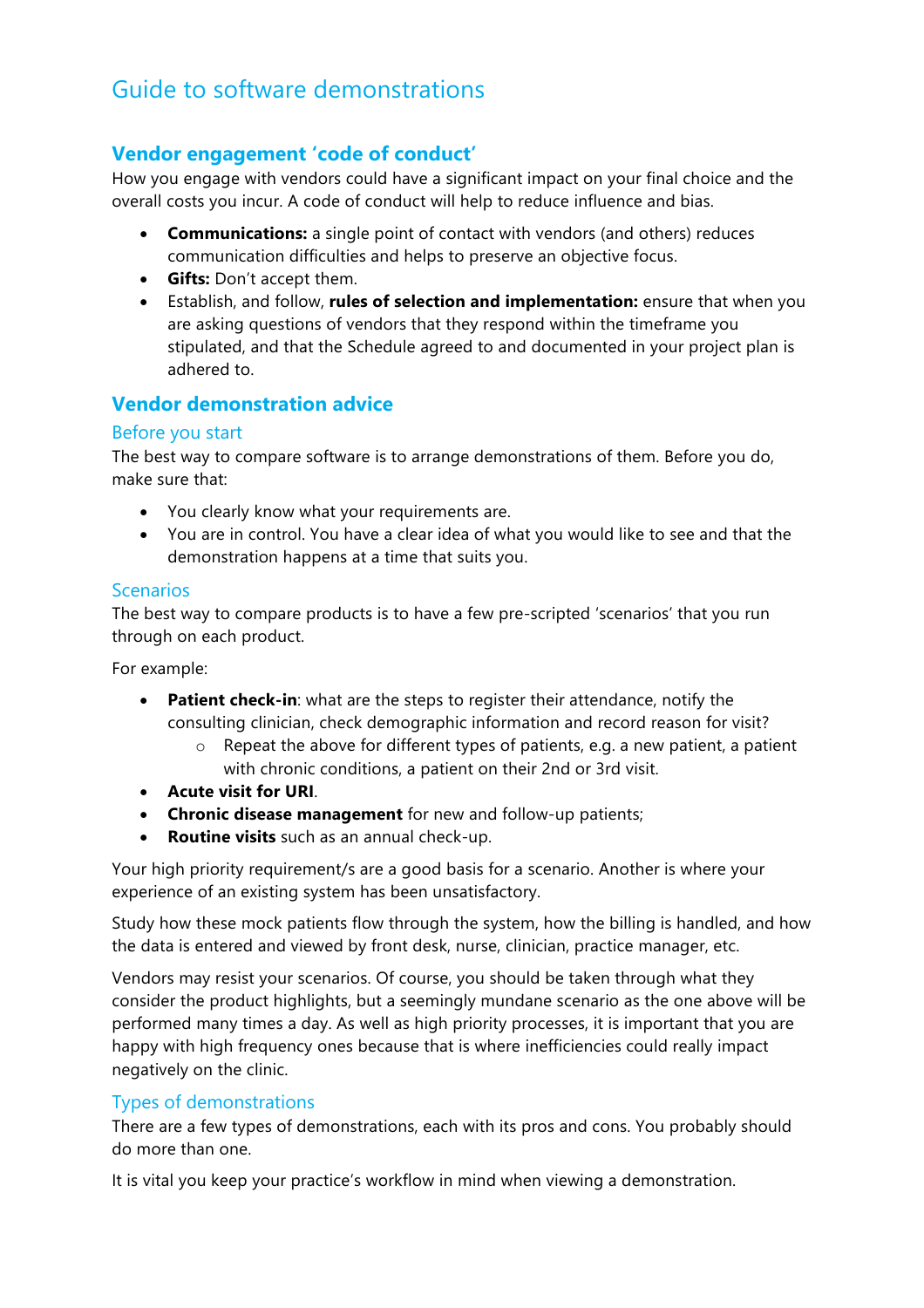If you are struggling to differentiate between two products, do not hesitate to request a second running of the demonstration. Like watching a movie, a repeat viewing will always reveal things you missed on the first run.

- **Non-interactive video:** This requires the fewest resources from the practice, but it is also offers the least benefit. This type of video can give you clues into the complexity of the user-interface and a glimpse into the functionality. Keep in mind that the video was produced by the vendor to showcase the best of the product and what the vendor thinks is important. This type of demonstration is useful when your list of product contenders is long.
- **Interactive trial demo:** This type is where you actually interact with a version of the software in some way. It requires more time compared with non-interactive video. Your goal during the demonstration should be to gauge the ease of use. The questions you want answered are: Is the product intuitive? Is it easy and quick to perform repetitive tasks (e.g. writing a prescription)? Is it easy to find specific patient information? File an electronic document?
- **Vendor directed demo:** This will require more time than an interactive trial demo and you will need to schedule it with the vendor. Your goal during the demonstration should be to understand the functionality available in the system. (If you have not already had an interactive demo, you will need to answer those questions as well.) Don't forget your requirements. And bring any issues you uncovered during the interactive trial demo.
- **Live site demo:** This requires the most resources from the practice (because of the time, travel, and money involved), but offers the largest reward in terms of assessing a product.
	- o To set up a live site demo, you first need to find peers like yourself who are using the product in their practice. You can ask the vendor to give you a list of similar clinics using their product in your region. By asking a vendor for a list, however, you accept the likelihood that these users are happy with their software, since it is in the vendor's best interest. You can mitigate this by doing two things: (1) Ask for a list of 5-10 users and (2) Briefly interview the users by telephone before scheduling a site visit. Asking for such a large list and interviewing users can help you find some who may have had a problem with the system. You want to ask questions about how they deal with negatives of the system and how well they can explain the functions of the system. This demonstration should build on the previous demonstrations. If you have the resources, doing more than one site visit for particular clinical software is beneficial.
	- $\circ$  Bear in mind that there will be differences in the way the clinic you are visiting is implementing the processes from the way you would in your own clinic.

#### Watch for the "red flags"

Be wary of certain behaviours. Should any of the below exhibit themselves, it is your cue to find a polite way to extricate yourself from the conversation: